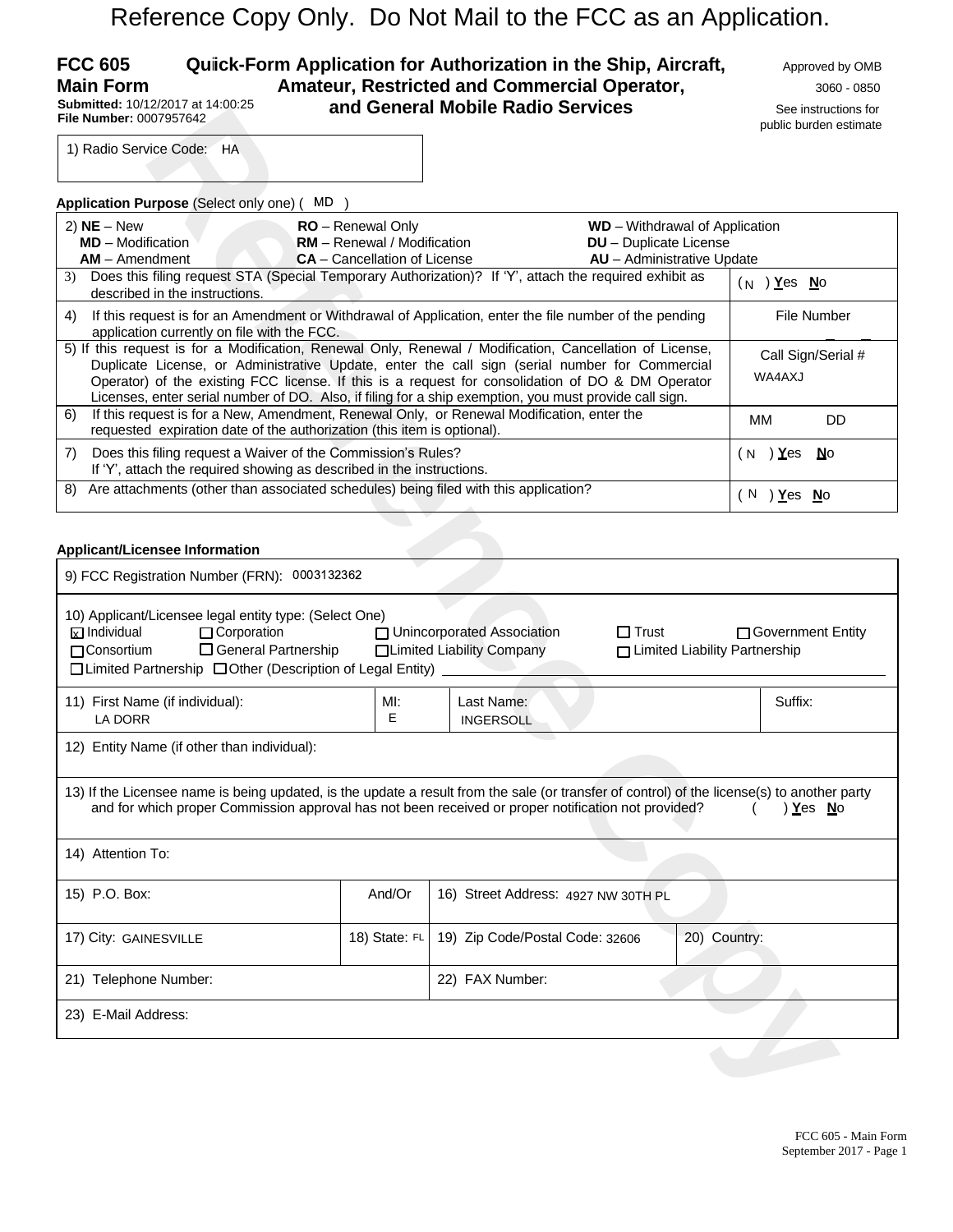24) Enter new name of vessel:

#### **Aircraft Applicants/Licensees Only**

25) Enter the new FAA Registration Number (the N-number): **NOTE**: Do not enter the leading "N".

#### **Fee Status**

| 26) Is the Applicant/Licensee exempt from FCC application fees? | <sub>∖N</sub> ) <u>Y</u> es | No        |
|-----------------------------------------------------------------|-----------------------------|-----------|
| 27) Is the Applicant/Licensee exempt from FCC regulatory fees?  | N ) <b>Y</b> es             | <b>No</b> |

#### **Basic Qualifications**

28) Has the Applicant or any party to this application, or any party directly or indirectly controlling the Applicant, ever been convicted of a felony by any state or federal court? ( ) **Y**es **N**o N

*If the answer is 'Y', attach an exhibit explaining the circumstances.*

#### **General Certification Statements**

- 1) The Applicant/Licensee waives any claim to the use of any particular frequency or of the electromagnetic spectrum as against the regulatory power of the United States because of the previous use of the same, whether by license or otherwise, and requests an authorization in accordance with this application**.**
- 2) The Applicant/Licensee certifies that all statements made in this application and in the exhibits, attachments, or documents incorporated by reference are material, are part of this application, and are true, complete, correct, and made in good faith.
- 3) Neither the Applicant/Licensee nor any member thereof is a foreign government or a representative thereof.
- **Reflexiveness Only<br>
Reflexiveness Copy<br>
For Reflexiveness Reflexiveness (Figure Reflexiveness):**<br> **Reflexiveness exampliform FCC supplements**<br> **Reflexiveness exampliform FCC supplements**<br> **Reflexiveness control for Reflex** 4) The Applicant/Licensee certifies that neither the Applicant/Licensee nor any other party to the application is subject to a denial of Federal benefits pursuant to Section 5301 of the Anti-Drug Abuse Act of 1988, 21 U.S.C. § 862, because of a conviction for possession or distribution of a controlled substance. **This certification does not apply to applications filed in services exempted under Section 1.2002(c) of the rules, 47 CFR § 1.2002(c).** See Section 1.2002(b) of the rules, 47 CFR § 1.2002(b), for the definition of "party to the application" as used in this certification.
- 5) Amateur or GMRS Applicant/Licensee certifies that the construction of the station would NOT be an action which is likely to have a significant environmental effect (see the Commission's Rules 47 CFR Sections 1.1301-1.1319 and Section 97.13(a) rules (available at web site http://wireless.fcc.gov/rules.html).
- 6) Amateur Applicant/Licensee certifies that they have READ and WILL COMPLY WITH Section 97.13(c) of the Commission's Rules (available at web site http://wireless.fcc.gov/rules.html) regarding RADIOFREQUENCY (RF) RADIATION SAFETY and the amateur service section of OST/OET Bulletin Number 65 (available at web site http://www.fcc.gov/oet/info/documents/bulletins/).

#### **Certification Statements for GMRS Applicants/Licensees**

1) Applicant/Licensee certifies that he or she is claiming eligibility under Rule Section 95.5 of the Commission's Rules.

- 2) Applicant/Licensee certifies that he or she is at least 18 years of age.
- 3) Applicant/Licensee certifies that he or she will comply with the requirement that use of frequencies 462.650, 467.650, 462.700 and 467.700 MHz is not permitted near the Canadian border North of Line A and East of Line C. These frequencies are used throughout Canada and harmful interference is anticipated.
- 4) Non-Individual Applicants/Licensees certify that they have NOT changed frequency or channel pairs, type of emission, antenna height, location of fixed transmitters, number of mobile units, area of mobile operation, or increase in power.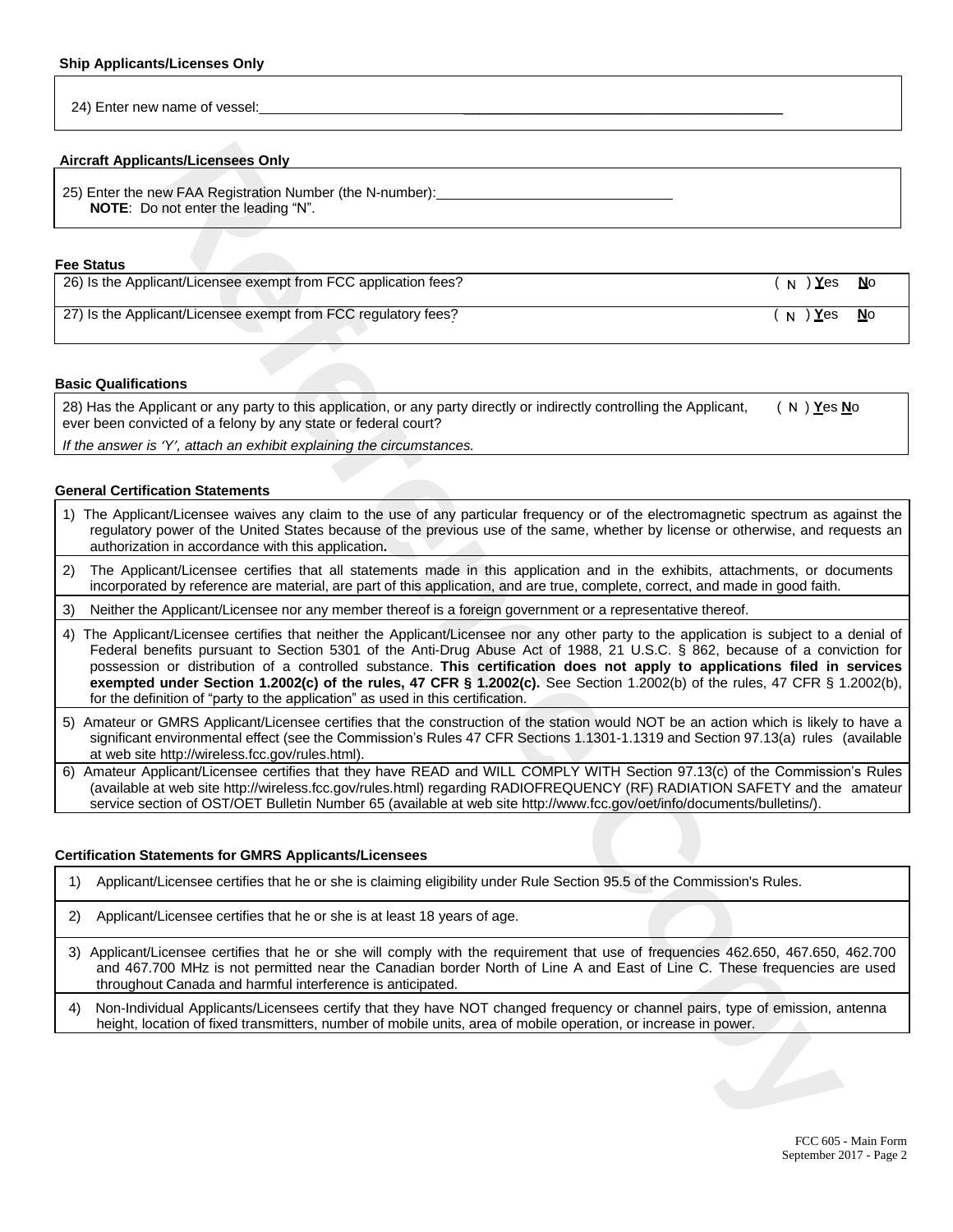#### **Certification Statements for Ship Applicants/Licensees (Including Ship Exemptions)**

- 1) Applicant/Licensee certifies that they are the owner or operator of the vessel, a subsidiary communications corporation of the owner or operator of the vessel, a state or local government subdivision, or an agency of the US Government subject to Section 301 of the Communications Act.
- 2) This application is filed with the understanding that any action by the Commission thereon shall be limited to the voyage(s) described herein, and that apart from the provisions of the specific law from which the Applicant/Licensee requests an exemption, the vessel is in full compliance with all applicable statues, international agreements and regulations.

#### **Signature**

29) Typed or Printed Name of Party Authorized to Sign

| First Name: LaDorr                                                         |  | MI: E   Last Name: Ingersoll |  | Suffix: |
|----------------------------------------------------------------------------|--|------------------------------|--|---------|
| 30) Title:                                                                 |  |                              |  |         |
| Signature: LaDorr E Ingersoll<br>31) Date: 10/12/2017                      |  |                              |  |         |
| 医心脏 人名英格兰人姓氏卡斯特的变体 医心脏病 医心脏病 医心脏病 医心脏病 医中枢 医心脏 人名英格兰人姓氏卡尔的变体 医心脏病 医心脏病 医心脏 |  |                              |  |         |

#### **Failure to Sign This Application May Result in Dismissal Of The Application And Forfeiture Of Any Fees Paid**

WILLFUL FALSE STATEMENTS MADE ON THIS FORM OR ANY ATTACHMENTS ARE PUNISHABLE BY FINE AND/OR IMPRISONMENT (U.S. Code, Title 18, Section 1001) AND / OR REVOCATION OF ANY STATION LICENSE OR CONSTRUCTION PERMIT (U.S. Code, Title 47, Section 312(a)(1)), AND / OR FORFEITURE (U.S. Code, Title 47, Section 503).

**Referred that you have the experienced on the procedure of the Commutation Reference and like indicate the model of the community of the commutation of the specific flux from the frequencies and solutions of the stress of** 

FCC 605 - Main Form September 2017 - Page 3